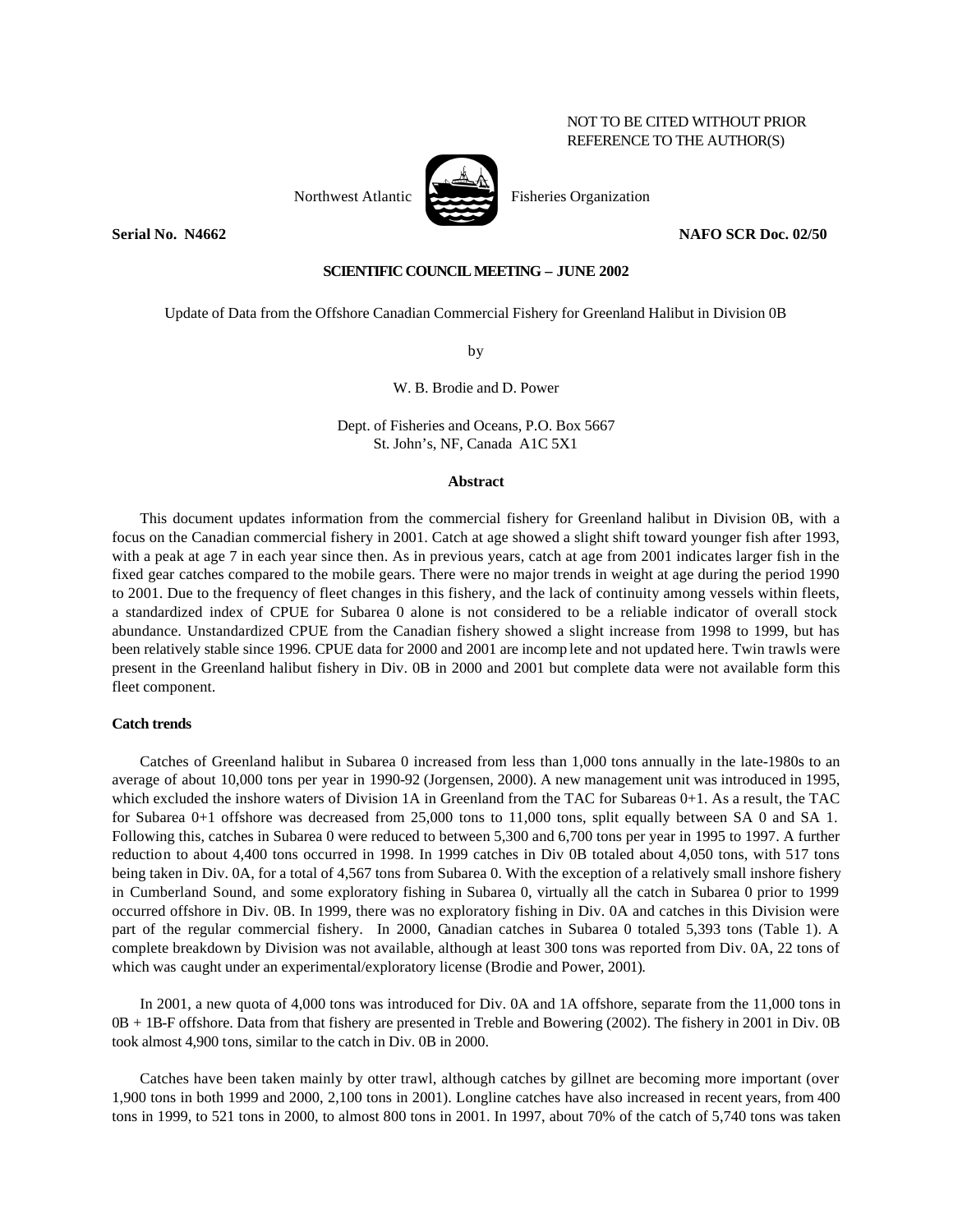by otter trawl, but this percentage declined to about 40% in 1999 (Brodie, 2000). In 2000, just over 50% of the catch came from otter trawls, about half of which was taken by twin trawls. In 2001, the percentage of otter trawl catch was again 40%, although no breakdown of twin vs. single trawl was available (Table 1). Vessels from Canada, Japan, Faroes, Russia, and Norway were the main participants in the fishery since the late-1980s, although there have been many changes to fleet compositions over time. During the 1990s, much of the Canadian quota in this fishery was caught under charter agreements with vessels from most of the nations listed above, although there were no such arrangements with non-Canadian vessels from 1999 to 2001 in Div. 0B.

#### **Description of Data**

Brodie and Power (2001) presented catch at age and mean weight at age data from 1988-2000, including data from previous documents by Atkinson *et al.* (1994), and Brodie and Bowering (1998). These data have been incorporated in the assessments of the G. halibut stock in Subareas 0+1 (e.g. Jorgensen, 2000). Most of the sampling data used in these analyses were collected at sea by observers, although some port sampling information was also included. From the fishery in 2001, samples were available from the otter trawl and gillnet catches, and were used to generate the catch at age and weights at age for 2001. Similar procedures were used as in previous years, although in the 1999- 2001 data, some samples contained data in which the sex of each fish could not be recorded, because of processing at sea. In these cases, the sex was assigned as female, given the large percentage of females, which occurred in comparable sexed samples. There are no data on by-catch from the shrimp fishery in Subarea 0 included in this paper, or from catches in the inshore fixed-gear fishery (primarily in Cumberland Sound). Catches from these fisheries are relatively small and have generally been dealt with elsewhere.

It should be noted that there are considerable uncertainties with the Canadian catch data for Greenland halibut in Subarea 0. In the data for the early-1990s, the use of charter vessels from non-Canadian countries to fish Canadian quotas resulted in some double counting of catch data, although this problem has been resolved for some time. Logbook data for catches in 2000 by some Newfoundland-based vessels were not available and these catches were summarized from quota reports, resulting in incomplete data for month fished. As well, it is likely that some data for vessels fishing with licenses issued for Nunavut-based companies may not have been tabulated for the years 1997- 1999, although the full extent of this is not known at present. This may explain some of the apparent shortfall of reported catches by Canada of about 1,000 tons against the 5,500-ton quotas in 1998 and 1999.

The introduction of twin trawls to the fishery in 2000-01 has resulted in a new gear type, and there is some question as to whether this has been coded differently from single trawls in data from some vessels or fleets (e.g. Can-M). Further examination of logbooks and observer data will be required to see the extent of this problem and whether or not it can be resolved. In the meantime, it is not possible to fully update the CPUE series until this has been clarified.

#### **Catch-at-age**

Table 2 shows the catch-at-age calculations for the 2001 fishery. A limited number of length frequencies were collected from the gillnet fishery, consisting of 1263 measurements from catches in June and July. No data were available from the longline catch. The otter trawl component contained many samples from April, May and December, consisting of over 17,000 measurements. About 27% of these measurements were taken from the twin trawl fishery. As was the case with the sampling data from 1997-2000, the discrepancy in sampling intensity can be explained by the deployment of observers on most of the vessels fishing otter trawls in 2000. Sampling of the fixed gear segment was not adequate in 2001, underlining the difficulty in obtaining samples from some of the Canadian fixed gear fleets operating in Subarea 0.

Age length keys, consisting of 720 otoliths taken in conjunction with various length frequency samples, were used to derive the age composition of Greenland halibut caught in 2001. The number of otoliths available, at this time, from the 2001 fishery was somewhat reduced compared to 1999 and 2000 (when 1,421 and 1,115 otoliths were collected), requiring age-length keys to be combined by gear type. Additional otoliths were collected in 2001, but have not been aged in time for inclusion here. Catch at age for 2001 will be updated when these otoliths have been aged, and presented in the 2003 evaluation of this stock. It is expected that these changes will not be substantial.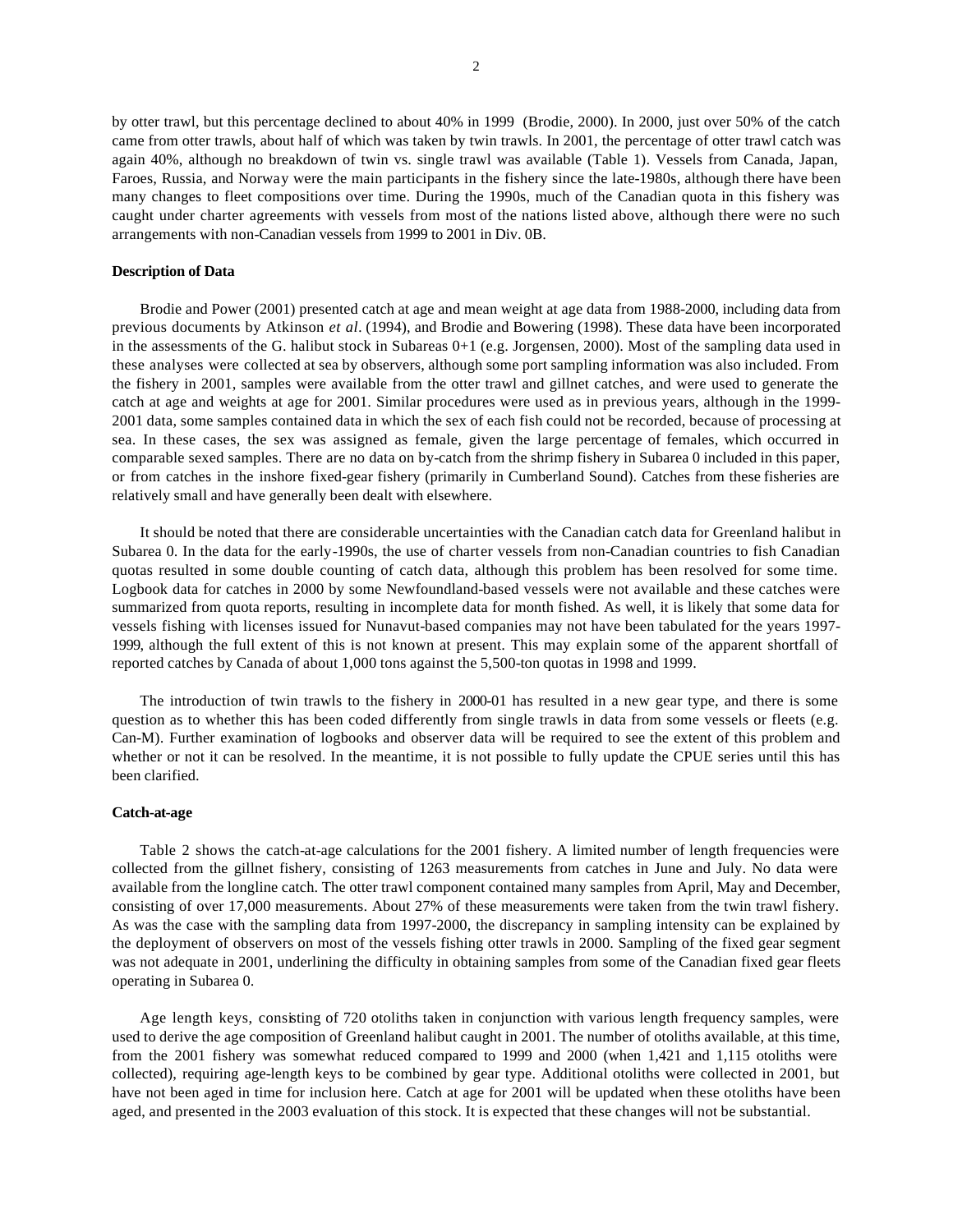Examination of the length frequencies from single and twin trawls revealed very little difference, so these were therefore combined to produce an otter trawl age frequency. Age composition in the otter trawl fishery in 2001 was very similar to previous years, with ages 7 and 8 dominating (Table 2). Fixed gear catches were dominated by ages 10 and 11. Table 2 also shows a comparison of the catch at age totals from fixed gear and mobile gear. Although the trawl catch was about 1,000 tons lower than the fixed gear catch in 2001, the numbers of fish were about double in the trawl component. Ages 7 and 8 were dominant by number in the combined catch-at-age, which is adjusted to reflect the catch of 4,895 tons. Ages 10 and 11 were the peak ages in the catch by weight, although ages 7-12 all contributed significantly to the catch weight in 2001.

Table 3 (a and b) shows the catch-at-age and mean weights-at-age for 1988-2001 along with a sum-of-products (S.O.P.) check (Table 3c). The nominal catches used to derive the total catch-at-age values for 1988-99, were taken from Jorgensen (2000). For 2001, as in 1998-2000, mean weights-at-age were calculated from mean lengths at age using the length-weight relationship for NAFO Div. 2G, calculated from survey data obtained in 1997 (Gundersen and Brodie, 1999). As noted by Atkinson *et al.* (1994), there was a shift in the catch at age to younger fish with the increased otter trawl fishery in 1990 onward. In 1988-89, catches were taken mainly by longlines in deep water, and contained proportionally more old fish. From 1990-93, age 8 was predominant in catches, but from 1994-2001, the modal age in each year was 7. This may be due in part to the fishery occurring slightly later in the year in the latter period. Few fish older than 13 years appeared in the catch-at-age after 1990, although a few individuals as old as 16 were taken in the fishery every year.

Mean weights at most ages in 2001 were similar to those of recent years, and the weights showed little in the way of trends over time (Table 3b). The S.O.P. check (Table 3c) indicated a slight bias toward underestimating the catch weight in most years, although this bias was substantial in 2001. Table 2 shows that this discrepancy occurred in the fixed gear component, and may be caused by the lack of sampling of the longline catch. In any case, the catch at age and mean weights at age for fixed gear in 2001 contains considerable uncertainty.

## **CPUE**

In previous papers (Brodie, 1999; Brodie and Bowering, 1998), a standardized CPUE was calculated from available data using a multiplicative model. However, it was thought that the lack of overlap of fleets throughout the time series likely caused some problems in the CPUE standardization in Subarea 0. It was noted that there is not a single fleet, which is present in all years of the time series, and that there was only one fleet involved in the 1999-2001 fisheries for which complete data were available. As well, the presence of twin trawls in 2000-01 has added a new gear type and has raised a question on how this gear code and effort data for twin trawls have been recorded. An update of CPUE will be presented if/when this issue can be resolved.

#### **References**

- Atkinson, D. B., W. R. Bowering, and W. Brodie. 1994. Analysis of data collected by observers during the Greenland halibut otter trawl fisheries in Subarea 0 during 1988-93. NAFO SCR Doc. 94/47, Ser. No. N2417. 10 p.
- Brodie, W. 2000. Analysis of data from the commercial fishery for Greenland halibut in Subarea 0. NAFO SCR Doc. 00/26, Ser. No. N4255.
- Brodie, W. 1999. Analysis of data from the commercial fishery for Greenland halibut in Subarea 0. NAFO SCR Doc. 99/47, Ser. No. N4106.
- Brodie, W. B., and W. R. Bowering. 1998. Data from the commercial fishery for Greenland halibut in Subarea 0. NAFO SCR Doc. 98/39, Ser. No. N3027, 11 p.
- Brodie, W. B., and D. Power. 2001. Data from the offshore Canadian commercial fishery for Greenland halibut in Subarea 0. NAFO SCR Doc. 01/43, Ser. No. N4421.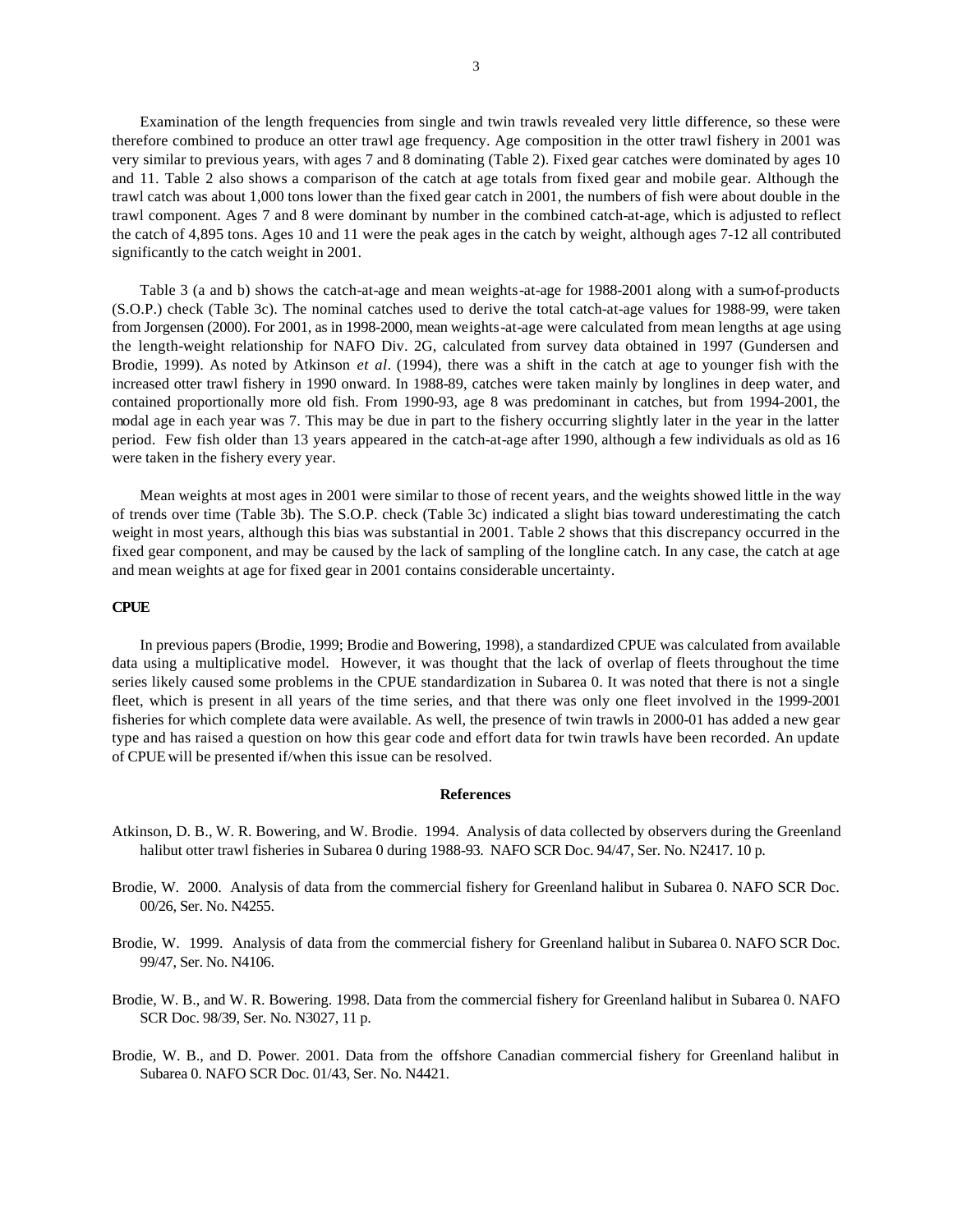- Gundersen, A. C., and W. B. Brodie. 1999. Length-weight relationships of Greenland halibut in NAFO Divisions 2GHJ and 3KLMNO, 1990-97. NAFO SCR Doc. 99/31, Ser. No. N4087.
- Jorgensen, O. A. 2000. Assessment of the Greenland halibut stock complex in NAFO Subarea 0 + Div. 1A offshore + Div. 1B - 1F. NAFO SCR Doc. 00/38, Ser. No. N4267.
- Treble, M. A., and W. R. Bowering. 2002. The Greenland halibut fishery in NAFO Division 0A. NAFO SCR Doc. 02/46, Ser. No. N4658.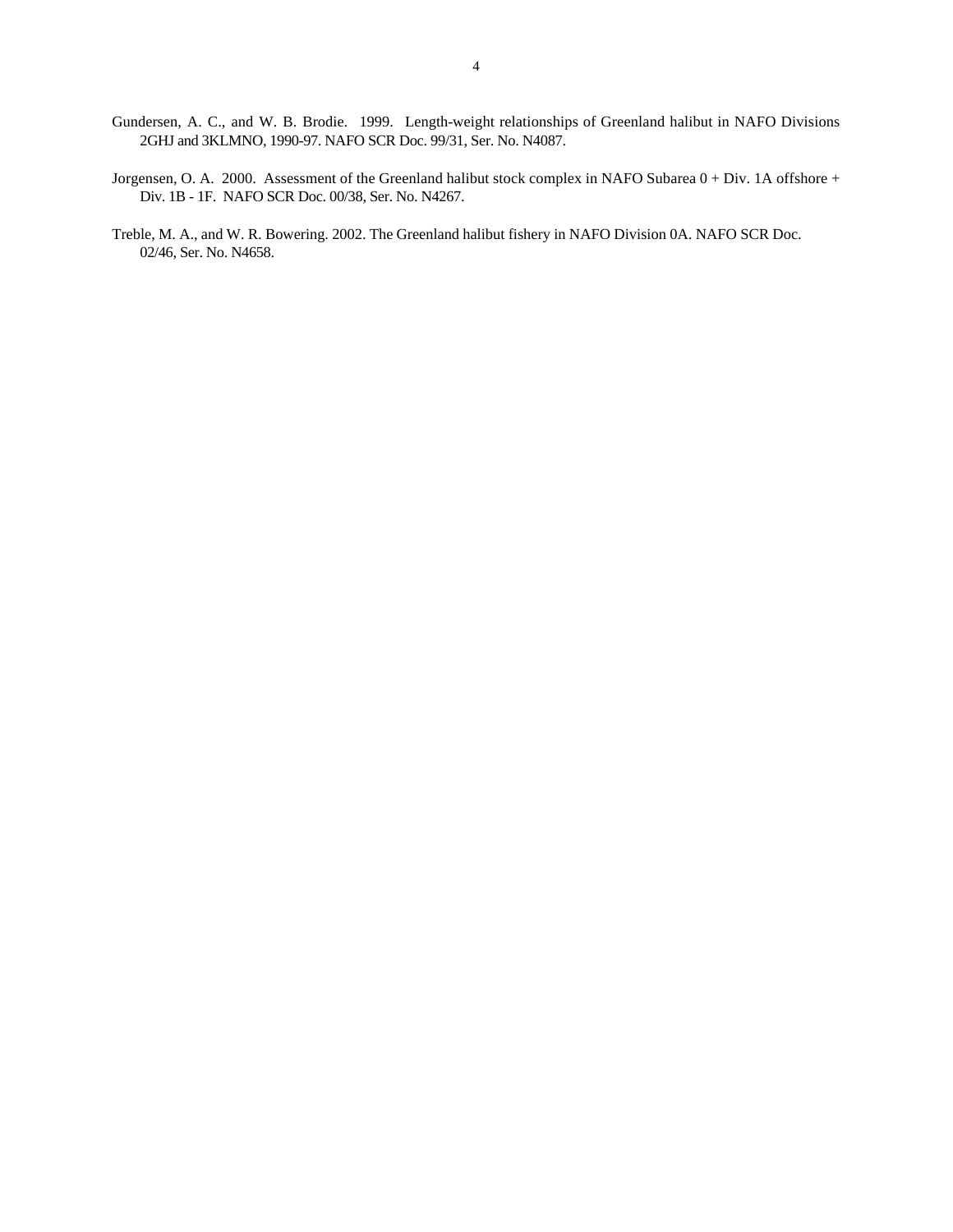|                                         |           |         | Can (N)  |           |           | Can (M)            | Can (C&A) |              |
|-----------------------------------------|-----------|---------|----------|-----------|-----------|--------------------|-----------|--------------|
|                                         | <b>OT</b> | Gillnet | Longline | Sub-Total |           | OT                 | <b>OT</b> | <b>TOTAL</b> |
| April                                   |           |         |          |           |           | 33                 | 59        | 92           |
| May                                     |           | 194     | 44       | 238       |           | 431                | 565       | 1234         |
| June                                    |           | 530     | 104      | 634       |           | 72                 |           | 706          |
| July                                    |           | 455     | 189      | 644       |           |                    |           | 644          |
| August                                  |           | 290     | 146      | 436       |           |                    |           | 436          |
| September                               |           | 452     | 201      | 653       |           |                    |           | 653          |
| October                                 |           | 97      | 50       | 147       |           |                    |           | 147          |
| November                                | 63        | 120     | 53       | 236       |           |                    |           | 236          |
| December                                | 193       |         |          | 193       |           |                    | 389       | 582          |
| Unspecified1                            |           |         |          |           |           | 165                |           | 165          |
| <b>Total</b>                            | 256       | 2138    | 787      | 3181      |           | 701                | 1013      | 4895         |
| Footnotes:                              |           |         |          |           |           | <b>Gear Totals</b> |           |              |
| 1) Based on quota reports               |           |         |          |           | LL        | 787                |           |              |
| 2) OT includes some twin trawl catches, |           |         |          |           | <b>OT</b> | 1970               |           |              |
| Based on observer data.                 |           |         |          |           | GN        | 2138               |           |              |

Table 1. Canadian catch of G. halibut in Div. 0B (offshore) in 2001.

Table 2. Catch at age (000 of fish) and mean lengths (cm) and weights at age (kg), for G.halibut in the fishery in Div. 0B in 2001.

|     | Fixed gear $(GN + LL)$ |       |                 | Mobile gear $(OT {single + twin})$ |        | Mean           |                         |         |          |                 |
|-----|------------------------|-------|-----------------|------------------------------------|--------|----------------|-------------------------|---------|----------|-----------------|
| Age | Catch                  | Wgt   | SOP             | Catch                              | Wgt    | SOP            | <b>Total</b>            | Len(cm) | Wgt (kg) | SOP(t)          |
|     |                        |       |                 |                                    |        |                |                         |         |          |                 |
| 5   |                        |       |                 | 13                                 | 0.477  | 6.2            | 13                      | 38.8    | 0.477    | 6.2             |
| 6   | 1                      | 0.747 | 0.7             | <i>200</i>                         | 0.683  | 136.6          | 202                     | 43.3    | 0.684    | 138.2           |
| 7   | 20                     | 1.045 | 20.9            | 676                                | 0.912  | 616.5          | 695                     | 47.4    | 0.916    | 636.6           |
| 8   | 40                     | 1.429 | 57.2            | 357                                | 1.308  | 467.0          | 398                     | 53.1    | 1.320    | 525.4           |
| 9   | 90                     | 1.908 | 171.7           | 201                                | 1.783  | 358.4          | 291                     | 58.7    | 1.821    | 529.9           |
| 10  | 216                    | 2.467 | 532.9           | 87                                 | 2.290  | 199.2          | 303                     | 64.0    | 2.416    | 732.0           |
| 11  | 191                    | 3.083 | 588.9           | 37                                 | 2.903  | 107.4          | 228                     | 68.8    | 3.053    | 696.1           |
| 12  | 128                    | 3.662 | 468.7           | 10                                 | 3.563  | 35.6           | 138                     | 72.7    | 3.654    | 504.3           |
| 13  | 43                     | 4.761 | 204.7           | 3                                  | 3.987  | 12.0           | 45                      | 78.5    | 4.715    | 212.2           |
| 14  | 20                     | 6.015 | 120.3           | $\mathfrak{1}$                     | 5.702  | 5.7            | 20                      | 84.6    | 6.005    | 120.1           |
| 15  | $\boldsymbol{4}$       | 6.413 | 25.7            |                                    |        |                | $\overline{\mathbf{4}}$ | 86.5    | 6.413    | 25.7            |
| 16  |                        |       |                 | *                                  | 10.448 | 0.4            | 0.04                    | 100.5   | 10.448   | 0.4             |
|     | 753                    |       | 2192            | 1585                               |        | 1945           | 4530                    |         |          | 4127            |
|     |                        |       | catch= $2925$ t |                                    |        | catch= $1970t$ |                         |         |          | Catch= $4895$ t |

\* indicates less than 500 fish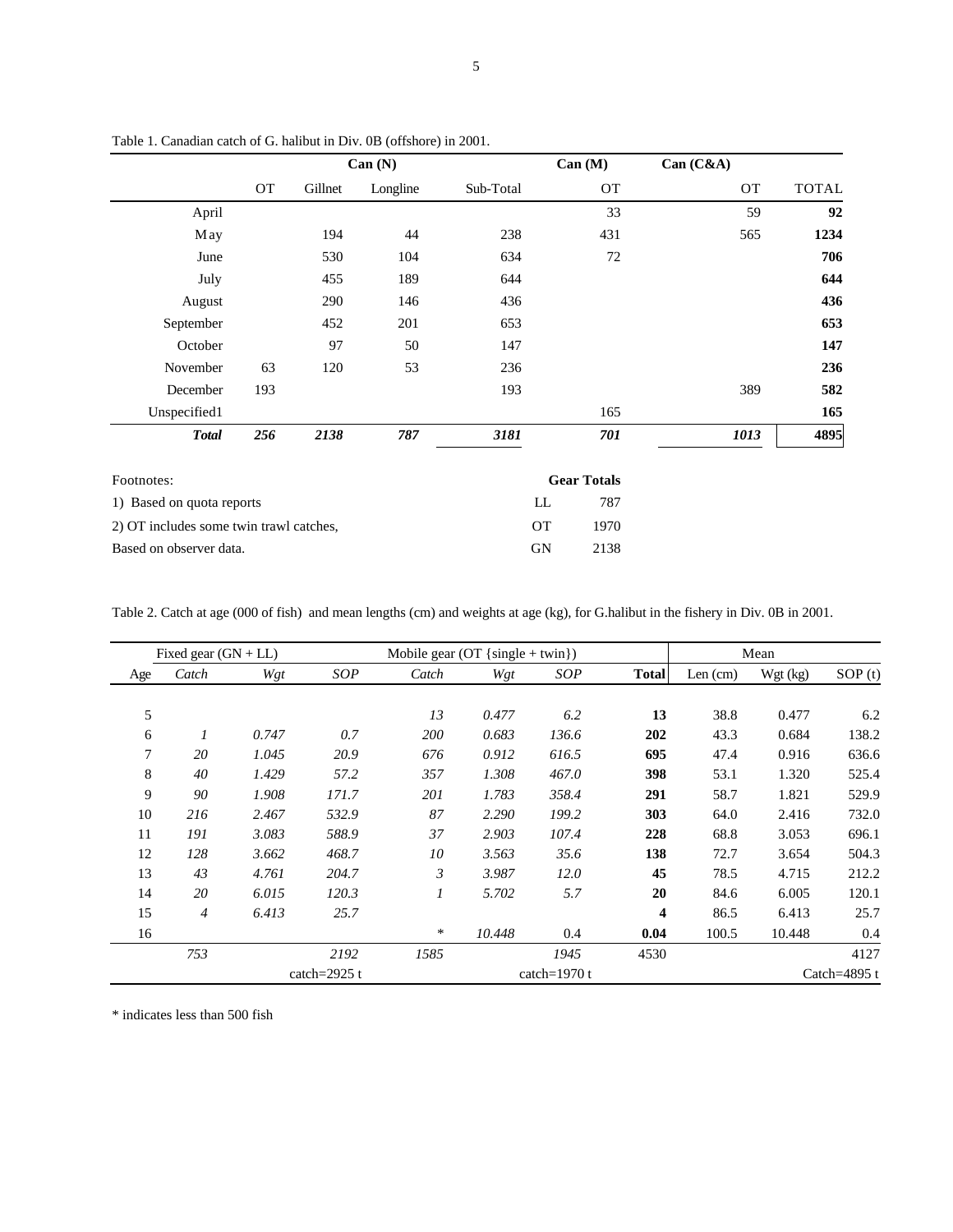|                   |                        | A) Catch-at-age (000's) |                  |                  |                  |                  |                  |                  |                  |                  |                  |                  |                  |                |
|-------------------|------------------------|-------------------------|------------------|------------------|------------------|------------------|------------------|------------------|------------------|------------------|------------------|------------------|------------------|----------------|
| Age               | 1988                   | 1989                    | 1990             | 1991             | 1992             | 1993             | 1994             | 1995             | 1996             | 1997             | 1998             | 1999             | 2000             | 2001           |
| $\mathbf{1}$      | $\boldsymbol{0}$       | $\boldsymbol{0}$        | $\boldsymbol{0}$ | $\boldsymbol{0}$ | $\boldsymbol{0}$ | $\boldsymbol{0}$ | $\boldsymbol{0}$ | $\boldsymbol{0}$ | $\boldsymbol{0}$ | $\boldsymbol{0}$ | $\boldsymbol{0}$ | $\boldsymbol{0}$ | $\boldsymbol{0}$ |                |
| $\overline{c}$    | $\boldsymbol{0}$       | $\boldsymbol{0}$        | $\boldsymbol{0}$ | $\boldsymbol{0}$ | $\boldsymbol{0}$ | $\boldsymbol{0}$ | $\boldsymbol{0}$ | $\boldsymbol{0}$ | $\boldsymbol{0}$ | $\boldsymbol{0}$ | $\boldsymbol{0}$ | $\boldsymbol{0}$ | $\boldsymbol{0}$ |                |
| 3                 | $\mathbf{0}$           | $\boldsymbol{0}$        | $\boldsymbol{0}$ | $\boldsymbol{0}$ | $\boldsymbol{0}$ | $\boldsymbol{0}$ | $\boldsymbol{0}$ | $\mathbf{0}$     | $\boldsymbol{0}$ | $\boldsymbol{0}$ | 1                | $\boldsymbol{0}$ | $\boldsymbol{0}$ |                |
| $\overline{4}$    | $\mathbf{0}$           | $\boldsymbol{0}$        | $\boldsymbol{0}$ | $\mathbf{0}$     | 9                | $\mathbf{1}$     | 2                | $\boldsymbol{0}$ | $\overline{c}$   | 6                | 6                | $\mathbf{1}$     | $\mathbf{1}$     |                |
| 5                 | $\boldsymbol{0}$       | $\boldsymbol{0}$        | $\overline{c}$   | 14               | 45               | 30               | 45               | 18               | 34               | 58               | 42               | 25               | 61               | 13             |
| 6                 | $\boldsymbol{0}$       | $\boldsymbol{0}$        | 53               | 208              | 524              | 332              | 181              | 189              | 296              | 355              | 225              | 145              | 389              | 202            |
| $\boldsymbol{7}$  | $\mathbf{1}$           | $\overline{c}$          | 398              | 1191             | 2078             | 1668             | 1033             | 1254             | 1726             | 1273             | 579              | 610              | 752              | 695            |
| $\,$ 8 $\,$       | 5                      | 9                       | 1387             | 1888             | 2738             | 1933             | 735              | 641              | 1193             | 1050             | 416              | 523              | 669              | 398            |
| 9                 | 9                      | 11                      | 1186             | 1059             | 1688             | 891              | 483              | 388              | 596              | 478              | 307              | 346              | 404              | 291            |
| 10                | 18                     | 13                      | 663              | 447              | 657              | 474              | 140              | 245              | 309              | 216              | 253              | 199              | 296              | 303            |
| 11                | 24                     | 14                      | 335              | 175              | 217              | 156              | 85               | 168              | 134              | 173              | 224              | 119              | 264              | 228            |
| 12                | 31                     | 30                      | 184              | 122              | 147              | 89               | 82               | 168              | 84               | 90               | 97               | 104              | 185              | 138            |
| 13                | 39                     | 32                      | 183              | 96               | 120              | 50               | 57               | 62               | 34               | 67               | 75               | 104              | 91               | 45             |
| 14                | 30                     | 34                      | 111              | 50               | 60               | $22\,$           | $25\,$           | 29               | 17               | 15               | 49               | 57               | 42               | 20             |
| 15                | 24                     | 20                      | 63               | 30               | 24               | 13               | 17               | 16               | $10\,$           | 9                | 6                | 33               | 32               | $\overline{4}$ |
| 16                | $\,8\,$                | 8                       | 14               | 4                | 6                | $\overline{4}$   | $11\,$           | 5                | $\overline{c}$   | 7                | $\mathbf{1}$     | 18               | 6                | 0.04           |
| 17                | $\mathbf{1}$           | $\boldsymbol{0}$        | $\overline{c}$   | $\boldsymbol{0}$ | $\mathbf{1}$     | $\boldsymbol{0}$ | $\overline{c}$   | $\mathbf{1}$     | $\mathbf{1}$     | $\mathbf{1}$     | $\boldsymbol{0}$ | 9                | $\mathbf{1}$     |                |
| 18                | $\boldsymbol{0}$       | $\boldsymbol{0}$        | $\boldsymbol{0}$ | $\boldsymbol{0}$ | $\boldsymbol{0}$ | $\boldsymbol{0}$ | $\mathbf{1}$     | $\boldsymbol{0}$ | $\boldsymbol{0}$ | $\boldsymbol{0}$ | $\boldsymbol{0}$ | 1                | $\mathbf{1}$     |                |
| 19                | $\mathbf{0}$           | $\boldsymbol{0}$        | $\boldsymbol{0}$ | $\boldsymbol{0}$ | $\boldsymbol{0}$ | $\boldsymbol{0}$ | $\boldsymbol{0}$ | $\boldsymbol{0}$ | $\mathbf{0}$     | $\boldsymbol{0}$ | $\boldsymbol{0}$ | 1                | $\boldsymbol{0}$ |                |
| Total             | 190                    | 173                     | 4580             | 5285             | 8313             | 5663             | 2899             | 3184             | 4439             | 3798             | 2281             | 2295             | 3194             | 2337           |
| $\text{Catch}(t)$ | 1024                   | 907                     | 9498             | 8606             | 12358            | 7489             | 4274             | 5299             | 6721             | 5740             | 4370             | 4567             | 5393             | 4895           |
|                   | B) Weight- at Age (kg) |                         |                  |                  |                  |                  |                  |                  |                  |                  |                  |                  |                  |                |
| Age               | 1988                   | 1989                    | 1990             | 1991             | 1992             | 1993             | 1994             | 1995             | 1996             | 1997             | 1998             | 1999             | 2000             | 2001           |
| $\mathbf{1}$      |                        |                         |                  |                  |                  |                  |                  |                  |                  |                  |                  |                  |                  |                |
| $\overline{c}$    |                        |                         |                  |                  |                  |                  |                  |                  |                  |                  |                  |                  |                  |                |
| 3                 |                        |                         |                  |                  |                  |                  |                  |                  |                  |                  | 0.173            |                  |                  |                |
| 4                 |                        |                         |                  |                  | 0.196            | 0.175            | 0.228            |                  | 0.269            | 0.241            | 0.337            | 0.367            | 0.387            |                |
| 5                 |                        |                         | 0.376            | 0.356            | 0.333            | 0.302            | 0.406            | 0.358            | 0.351            | 0.359            | 0.450            | 0.466            | 0.504            | 0.477          |
| 6                 |                        |                         | 0.562            | 0.554            | 0.572            | 0.526            | 0.559            | 0.568            | 0.537            | 0.547            | 0.630            | 0.599            | 0.634            | 0.684          |
| 7                 | 0.818                  | 0.785                   | 0.813            | 0.820            | 0.829            | 0.810            | 0.857            | 0.897            | 0.896            | 0.862            | 0.909            | 0.866            | 0.905            | 0.916          |
| 8                 | 1.200                  | 1.076                   | 1.098            | 1.143            | 1.162            | 1.170            | 1.210            | 1.302            | 1.321            | 1.276            | 1.280            | 1.270            | 1.268            | 1.320          |
| 9                 | 1.781                  | 1.585                   | 1.533            | 1.632            | 1.692            | 1.716            | 1.690            | 1.810            | 1.814            | 1.838            | 1.845            | 1.780            | 1.828            | 1.821          |
| 10                | 2.446                  | 2.149                   | 2.122            | 2.333            | 2.420            | 2.357            | 2.235            | 2.523            | 2.397            | 2.378            | 2.490            | 2.372            | 2.399            | 2.416          |
| 11                | 3.244                  | 2.878                   | 2.961            | 3.390            | 3.390            | 3.264            | 2.767            | 3.152            | 3.141            | 3.005            | 3.185            | 3.024            | 3.046            | 3.053          |
| $12\,$            | 4.169                  | 3.822                   | 3.916            | 4.364            | 4.309            | 4.266            | 3.426            | 3.927            | 3.979            | 3.831            | 3.903            | 3.761            | 3.829            | 3.654          |
| 13                | 5.136                  | 4.929                   | 4.986            | 5.610            | 5.555            | 5.519            | 4.608            | 5.007            | 5.132            | 4.932            | 4.819            | 4.765            | 4.768            | 4.715          |
| 14                | 6.317                  | 6.265                   | 6.275            | 7.022            | 7.176            | 6.803            | 6.038            | 5.893            | 5.943            | 5.713            | 6.025            | 5.463            | 5.596            | 6.005          |
| 15                | 7.736                  | 7.825                   | 8.049            | 8.669            | 8.786            | 7.976            | 6.534            | 6.849            | 6.568            | 6.783            | 6.858            | 6.835            | 6.369            | 6.413          |
| 16                | 9.511                  | 9.883                   | 10.354           | 10.849           | 10.269           | 9.786            | 6.106            | 8.654            | 8.168            | 8.002            | 7.977            | 8.068            | 7.926            | 10.448         |
| 17                | 10.772                 |                         | 12.804           |                  | 11.951           |                  | 10.006           | 9.937            | 8.694            | 8.641            |                  | 9.104            | 8.964            |                |
| 18                |                        |                         |                  |                  |                  |                  | 6.655            |                  |                  |                  |                  | 10.611           | 10.138           |                |
| 19                |                        |                         |                  |                  |                  |                  |                  |                  |                  |                  |                  | 11.736           |                  |                |

Table 3. A) Catch-at-age, B) mean weight-at-age and C) sum of products, for Greenland Halibut in Subarea O (mainly Div. OB)